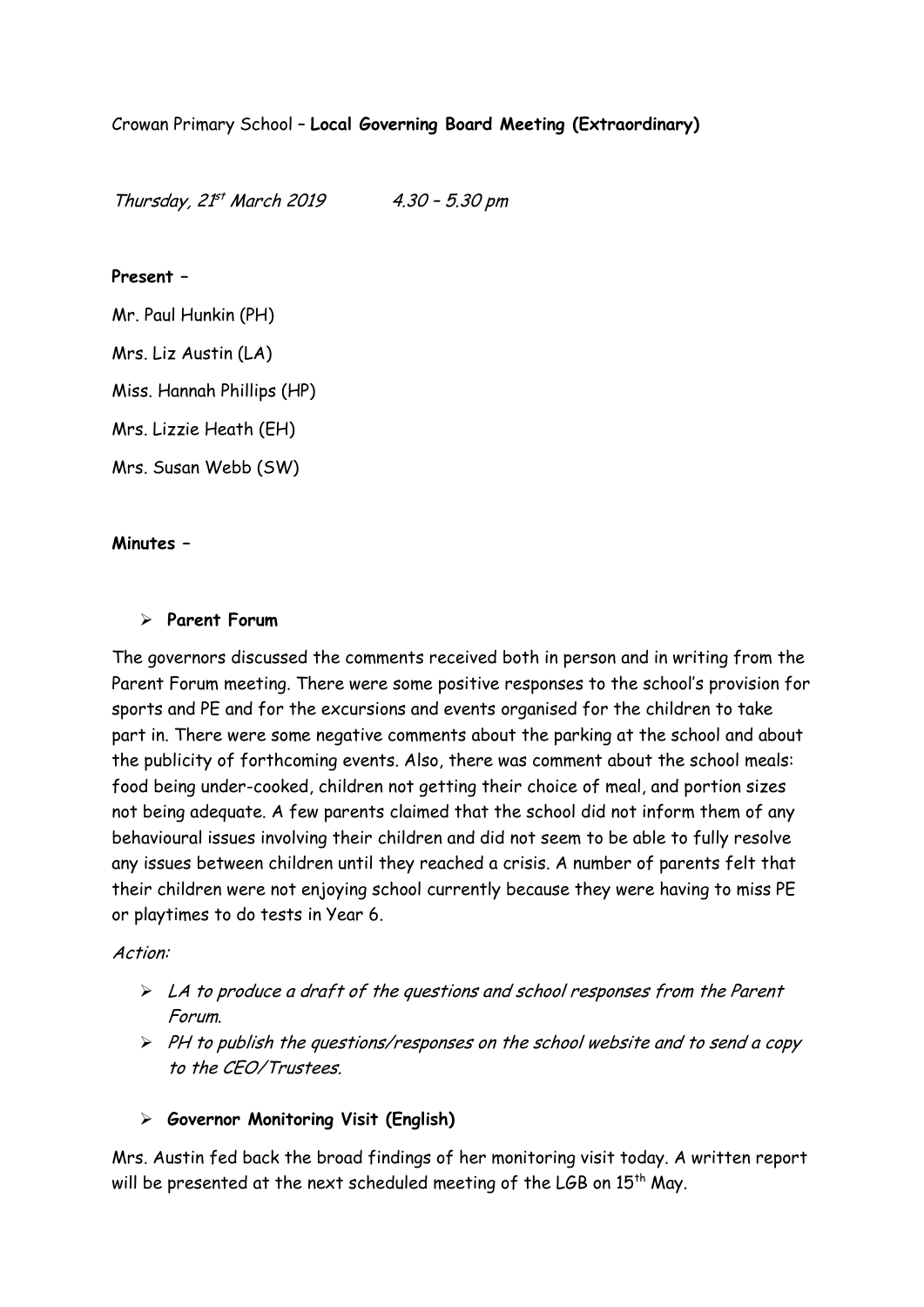# **Ofsted preparedness**

The SPCMAT is producing a guide to help governors in schools with expectations during an Ofsted inspection. Mr. Hunkin is also preparing information for governors in relation to the Pupil Premium, Sports Premium, SEND and School Self Evaluation.

# Action:

 $\triangleright$  LA to provide the governors with a copy of the visit report prior to the next LGB meeting.

# **Hub Leader Risk Evaluation/Action Plan**

This action plan is reviewed and up-dated termly by the Hub Leader, Richard Lawrence. Headteachers were asked at the SPCMAT 'Governor up-date meeting' last night to share the contents with the members of the LGB.

Action:

 The Risk Evaluation/Action Plan was received by the members of the LGB and will be discussed in more detail at the next meeting.

# **SSIF Maths Audit (Spring)**

The Spring Term SSIF Maths Audit following the recent visit by Karen Brokenshire was presented to the governors.

Action:

 $\triangleright$  To discuss the SSIF Maths Audit at the next LGB meeting (Governors to arrive with any questions/observations).

## **Governor Training Record**

PH asked governors to let him know which training events they had accessed over the past months so that he could keep an up-to-date record. LA and EH provided the requested information.

Action:

 $\triangleright$  PH to ask Mrs. Webb for the details of the training she had accessed recently and to up-date his record for staff and governors accordingly.

## **Policies**

The following school policies are in need of a review: